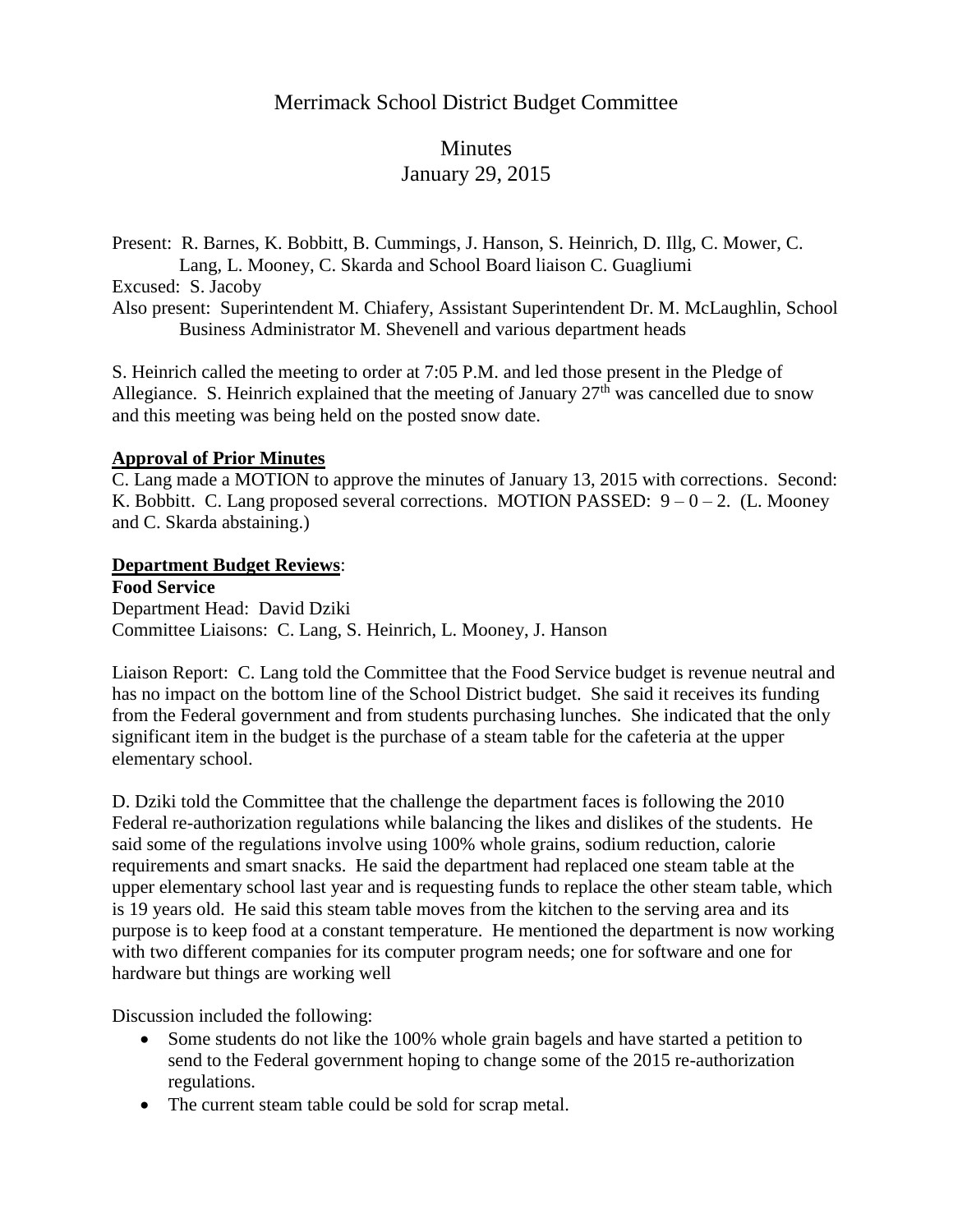Minutes, 1/29/15, continued

### **Special Services**

Department Head: John Fabrizio Committee Liaisons: L. Mooney, K. Bobbitt, D. Illg

J. Fabrizio told the Committee that the Special Services budget is based on state and Federal laws that the District must follow. He said two major concepts are the "least restrictive environment" and "free and appropriate education." He said the District must educate students with disabilities in conformity with their individual education plans, with peers without disabilities by bringing in specialists to try to meet the needs of these students, in District. He said the District only sends students out of District if an appropriate accommodation cannot be made in District. He said his proposed budget is up 2.1% and that is because of a 3% increase in the transportation budget. He indicated that if a student's plan calls for education at a charter school, then per Public Law 194, the district must provide a para-educator as well as provide transportation to the charter school for the student. He also said that the costs of out of district placements are regulated by the state; however, next year he expects only 40 out-of-district placements instead of the current 43 out of district placements. He also said that the District is working toward using I-Pads and other more automated assessment tools.

Liaison Report: L. Mooney told the Committee that the liaison team had discussed adding a psychologist for more district-wide mental health services. However, the department budget as proposed has sufficient services budgeted for all evaluations needed next year.

Discussion included the following:

- The District pools costs for services, with other school districts, where appropriate.
- Administration feels that a district-wide psychologist should be added to a future budget, but that the proposed budget has sufficient resources to meet the current need.
- Various school administrators indicated to Committee liaison teams that they are dealing with increased numbers of student mental health issues.
- If there was an emergent need for a mental health professional, the District could hire someone using the Special Services Capital Trust Fund.

#### **Mastricola Upper Elementary School**

Principal and Assistant Principal: Marcia McGill and William Morris Committee Liaisons: R. Barnes, C. Guagliumi, K. Bobbitt, D. Illg

Liaison Report: R. Barnes said the proposed budget was pretty straightforward. He said the replacement furniture requested includes new tables for classrooms and for the cafeteria. He indicated the team had toured the school and saw the benefits of "kidney" shaped classroom tables. C. Guagliumi said one of the reasons she likes the Committee liaison process is the ability to see items that are part of the budget.

Principal McGill told the Committee that the proposed budget supports purchasing additional materials and resources, especially in the curriculum areas of reading, writing and math.

Discussion included the following:

• The new secured entrance is working very well.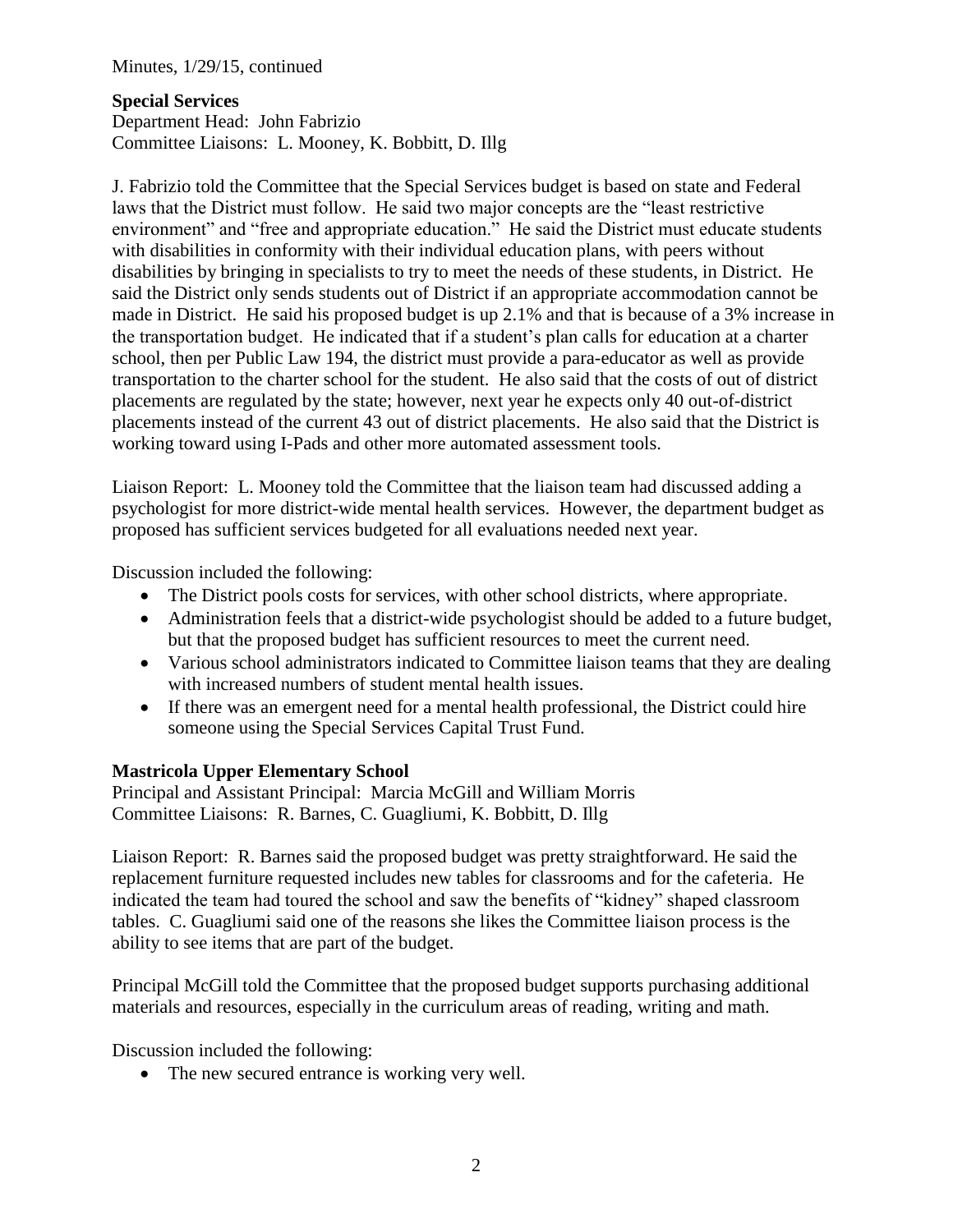# **Library/Media Services**

Department Head: Nancy Rose Committee Liaisons: C. Skarda, B. Cummings, J. Hanson

N. Rose told the Committee that there is only one computer technician for the entire District and that she feels, due to the amount and complexity of the technology that the District needs and uses, another technician who would focus on the elementary levels is needed so that technology educators at the elementary schools can focus on teaching. She also said that, while her department supports the District technology needs, the department budget also supports the District's school libraries. She said the District is the only District in the state with a centrally managed library collection and that the libraries provide non-fiction materials to support the curriculum and fiction items to promote reading.

Liaison Report: C. Skarda told the Committee that the proposed Department budget supports the 3<sup>rd</sup> year of the District's technology plan, which is part of the District's Capital Improvement Plan. He indicated that the budget also includes on-going software licensing and other consumable costs. He said the District adds memory to older computers where it can, but is experiencing difficulty working with some of its older equipment.

Discussion included the following:

• The District is still working toward becoming 100% wireless. Currently, 80% of the District has wireless access.

## **Maintenance**

Department Head: Tom Tousseau, Business Administrator M. Shevenell & Matt Committee Liaisons: C. Lang, S. Jacoby, S. Heinrich

Liaison Report: C. Lang said that Administration cut over \$400,000 from the department's originally requested budget and the School Board cut more. She said the liaison team reviewed the cut items as well as the budget as currently proposed. She indicated that the high school windows are currently secure but will need to be replaced shortly. She said complete replacement of some sections of the sidewalk at the middle school would be needed in the future. She said she felt the plow truck that the department wants to replace is at the end of its useful life. She said the School Board added funds to the budget for patchwork on the track because it wants to defer replacing the track at this time. She told the Committee the team had asked M. Tousseau about the goal posts and the Mastricola Elementary shelving that were discussed at the Committee's last meeting and learned that replacing goal posts is beyond the scope of student work, but that potentially wood shop students could make the shelves if Mastricola Elementary staff want additional shelving. S. Heinrich told the Committee that the Maintenance staff is at maximum workload. He said the original budget had asked for an additional full-time custodian, which was cut by Administration. He said the liaison team had talked about a Committee field trip to see district-wide maintenance concerns next year. He also said replacing the sidewalk at the middle school will be a major job since it needs to be totally replaced.

T. Tousseau said there is a real need for the plow truck. M. Shevenell said that when the middle school opened, no additional maintenance staff was added, even though there was another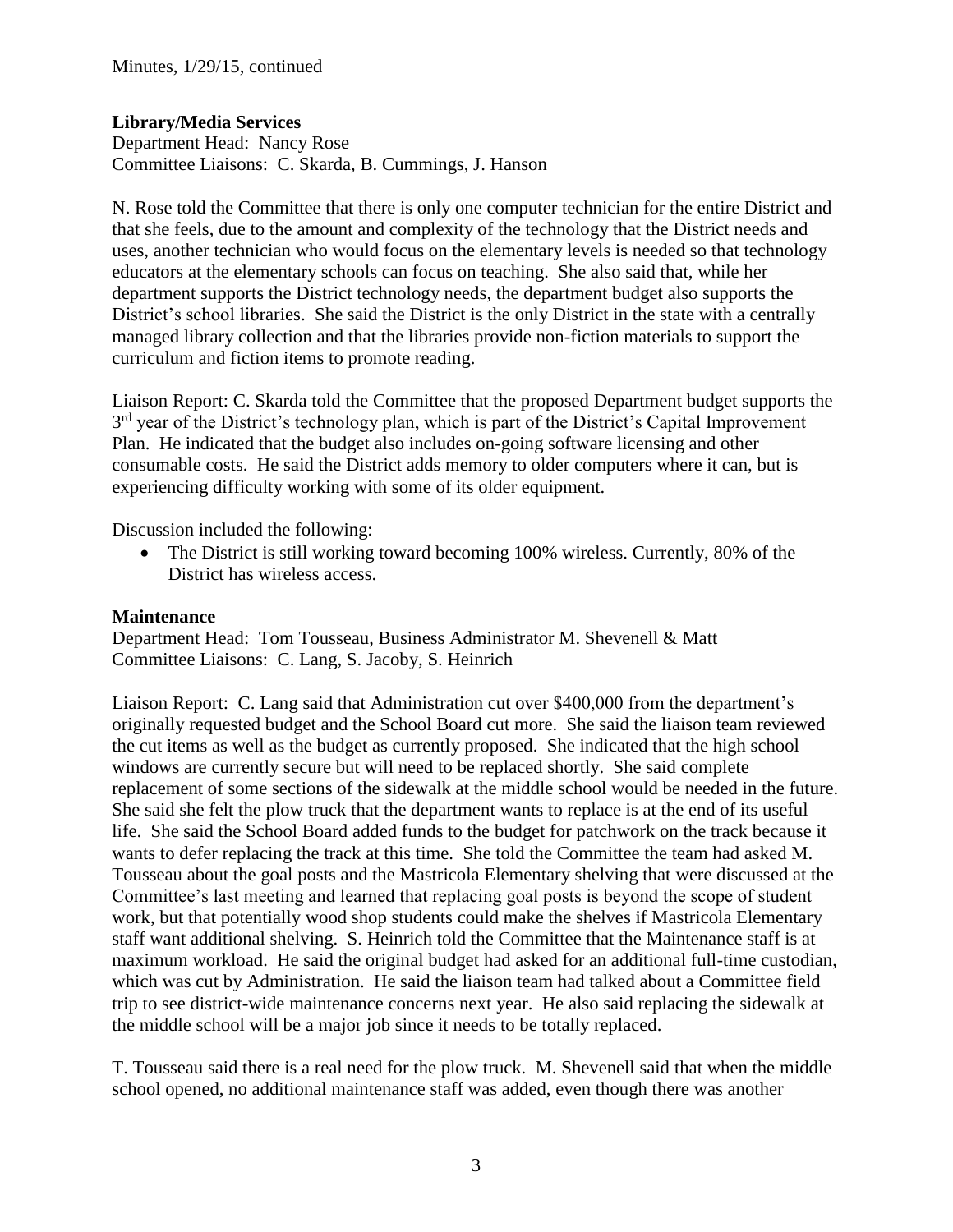### Minutes, 1/29/15, continued

building and acres of fields that needed to be maintained. He said that now that the school is ten years old, it is harder to maintain and additional staff will be needed.

Discussion included the following:

- A part-time custodian might be beneficial and would incur less benefit costs.
- The department uses technology for help manage and monitor facilities: heat regulation, turning on/off fans and blowers, keeping records of after school events, day-to-day maintenance issues, equipment and supply inventory and ordering, etc.

# **District Wide**

Superintendent M. Chiafery, Assistant Superintendent Dr. M. McLaughlin, School Business Administrator M. Shevenell Committee Liaisons: S. Heinrich, L. Mooney, J. Hansen, C. Lang

Liaison Report: S. Heinrich told the Committee that the District employs over 500 people. He said the guaranteed maximum health insurance increase is no more than 4.4%. He also said the retirement contribution is going up 10% but the total amount of \$450,000 is less than what was paid last year. He said that a variety of things had been cut from the District-Wide budget, but Administration indicated the School Board left money in the budget for items they felt were important. J. Hanson said a new item in the budget is a bus to transport Merrimack students to a charter school that is located in Merrimack. He said by law, towns that provide transportation to public schools in their town must provide transportation for students to attend private schools in their town. He said this year's cost was \$35,000 and 11 Merrimack students attend the school. C. Lang told the Committee about "CopSync 911" which is a statewide emergency management system to promote faster emergency response times.

Superintendent Chiafery told the Committee that a team of 19 people put together the Administration's original proposed budget. She said that some tough decisions had been made regarding new staffing requests. She indicated that the District has a vision to expand the preschool to Thorntons Ferry; the Library/Media program needs a computer technician; the Maintenance department needs additional staff; and at some point in the future, the District is going to need a staff mental health professional on staff. M. Shevenell told the Committee that the budget was built "from the ground up." He also noted the district is now using a different vendor for the parent information/technology program. C. Guagliumi, School Board liaison to the Committee, told the Committee that while the District has an approved Technology Plan, the plan does not include staffing resources to manage the plan. In addition, she said that CopSync911 was important for the safety of students and staff.

Discussion included the following:

- The District's proposed sidewalk project did not meet the criteria for a Safe Routes to Schools grant. It might be a good idea to expand the project and revisit the issue.
- Retirement costs are increasing, but hopefully the NH Retirement System now has a workable plan in place, which will stabilize the need for future increases.
- Several Committee members suggested it might be better to address student mental health needs now.

The Committee took a brief recess at 8:58 PM.